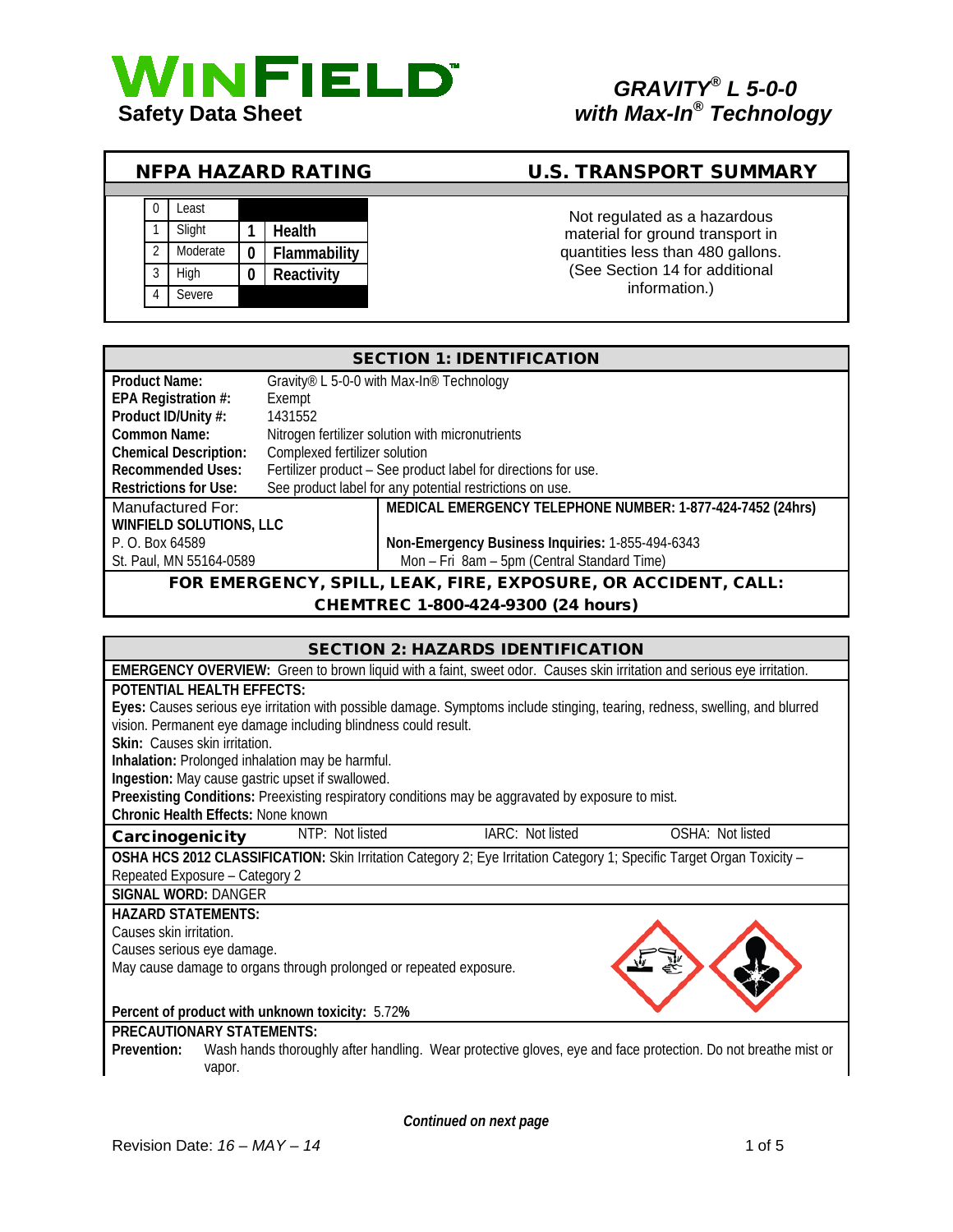**Response: If in eyes:** Rinse cautiously with water for 15 minutes. Remove contact lenses, if present and easy to do. Continue rinsing. Immediately call a poison control center (1-877-424-7452) or doctor for treatment advice. **If on skin:** Wash with plenty of water. If skin irritation occurs: Get medical attention. Take off contaminated clothing and wash before reuse. Get medical attention if you feel unwell. **Storage:** See section 7 for storage information. **Disposal** Dispose of contents/container in accordance with Federal, state and local regulations.

| <b>SECTION 3: COMPOSITION/INFORMATION ON INGREDIENTS</b>                                                                       |                 |            |  |  |
|--------------------------------------------------------------------------------------------------------------------------------|-----------------|------------|--|--|
| Ingredient                                                                                                                     | $%$ (wt)        | CAS Reg. # |  |  |
| Ferrous sulfate, monohydrate                                                                                                   | $10.0 - 20.0\%$ | 17375-41-6 |  |  |
| Urea                                                                                                                           | $10.0 - 20.0\%$ | $57-13-6$  |  |  |
| Manganese sulfate, monohydrate                                                                                                 | $1.0 - 3.0\%$   | 10034-96-5 |  |  |
| Zinc sulfate, monohydrate                                                                                                      | $1.0 - 3.0\%$   | 7446-19-7  |  |  |
| Copper sulfate, pentahydrate                                                                                                   | $< 0.3\%$       | 7758-99-8  |  |  |
| Disodium Octaborate                                                                                                            | $< 0.2\%$       | 12008-41-2 |  |  |
| Sodium molybdate, dehydrate                                                                                                    | $< 0.1\%$       | 10102-40-6 |  |  |
|                                                                                                                                |                 |            |  |  |
| *Ingredients not specifically listed are non-hazardous and are considered to be confidential business information under 29 CFR |                 |            |  |  |
| 1910.1200(i).                                                                                                                  |                 |            |  |  |

See Section 8 for exposure limits.

#### SECTION 4: FIRST AID MEASURES

| Inhalation: | Remove person from contaminated area to fresh air and assist breathing as needed. Seek medical attention       |
|-------------|----------------------------------------------------------------------------------------------------------------|
|             | if irritation occurs.                                                                                          |
| Ingestion:  | Seek medical attention or call a poison control center for treatment advice. Do not induce vomiting unless     |
|             | instructed to do so by a poison control center or doctor. Do not give anything by mouth to an unconscious      |
|             | person.                                                                                                        |
| Eyes:       | Flush eyes with clean water for at least 15 minutes. Lift eyelids to facilitate irrigation. If present, remove |
|             | contact lenses after 5 minutes and continue rinsing. Seek medical attention immediately.                       |
| Skin:       | Remove contaminated clothing and wash before re-using. Flush skin with water and then wash with soap           |
|             | and water. Seek medical attention if skin irritation occurs.                                                   |

#### SECTION 5: FIRE FIGHTING MEASURES

**Suitable Extinguishing Media:** Foam, carbon dioxide (CO2), dry chemical or water fog

**Unsuitable Extinguishing Media:** Water jet. Use of water jet as an extinguisher may spread the fire.

**Special Fire Fighting Procedures:** Wear NIOSH/MSHA approved self-contained breathing apparatus and full bunker gear. Dike area to prevent runoff and contamination of water sources. Dispose of fire control water later. Avoid breathing vapors; keep upwind.

**Hazardous Combustion Products:** During fire, gases hazardous to health such as sulfur oxides may be formed. **Unusual Fire and Explosion Hazards:** None known

#### SECTION 6: ACCIDENTAL RELEASE MEASURES

**Personal Precautions:** Refer to Section 8 for personal protective equipment to be worn during containment and clean-up of a spill involving this product.

**Environmental Precautions:** This product is classified as a water pollutant under the Clean Water Act and should be prevented from contaminating soil or from entering sewage and drainage system which lead to waterways.

**Methods for Containment:** Contain spilled product by diking area with sand or earth.

**Methods for Clean-up:** Cover contained spill with an inert absorbent material such as sand, vermiculite or other appropriate material. Vacuum, scoop, or sweep up material and place in a container for disposal. Do not place spilled material back in original container.

*Continued on next page*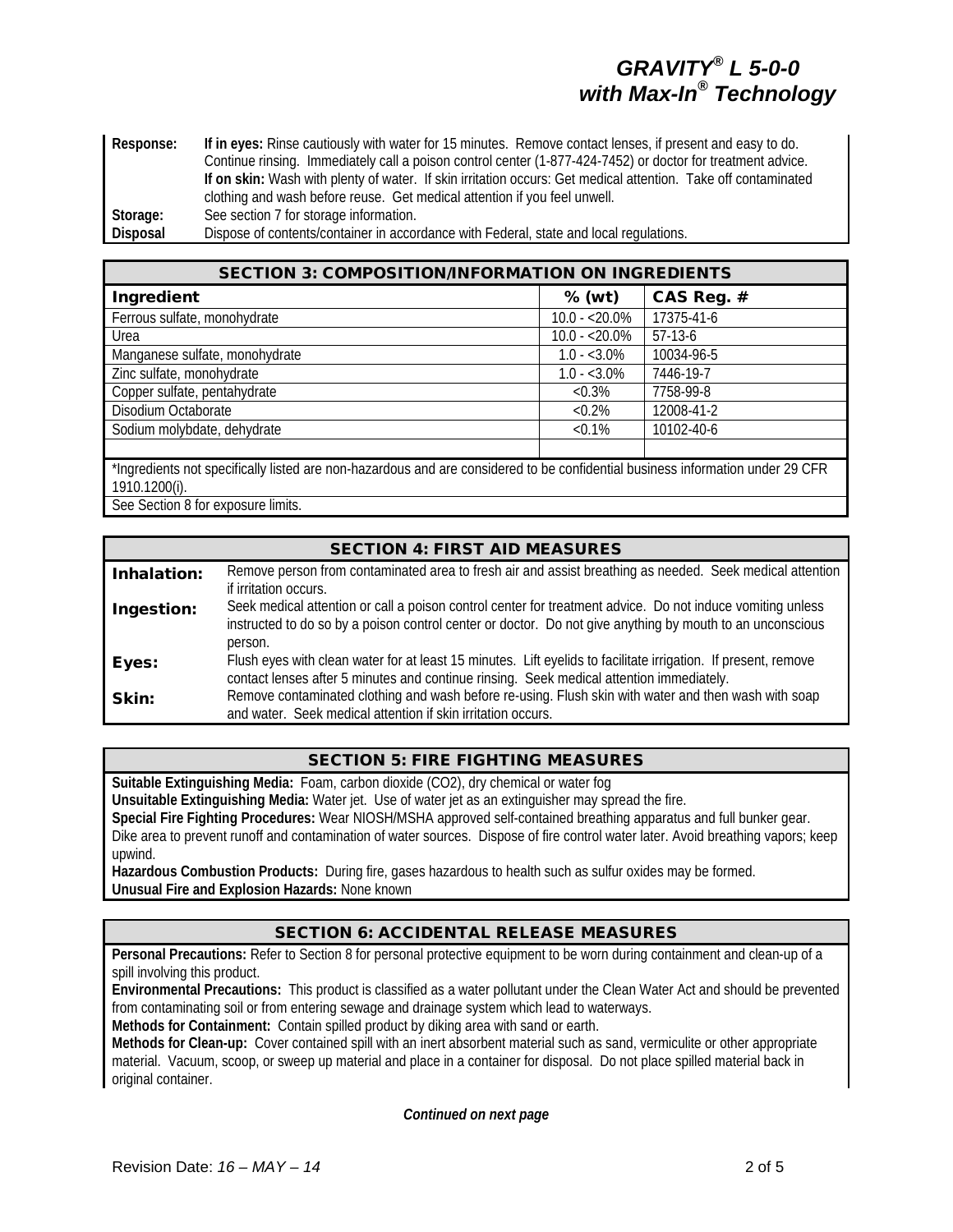**Other Information:** Spills of this product may require reporting under the Comprehensive Environmental Response, Compensation, and Liability Act (CERCLA) as the product contains copper sulfate with a reportable quantity (RQ) of 10 lbs and ferrous sulfate with a reportable quantity (RQ) of 1,000 lbs. See Section 15 for additional information.

#### SECTION 7: HANDLING AND STORAGE

**Handling:** Ensure adequate ventilation during handling and use. Immediately clean up spills that occur during handling. Keep containers closed when not in use. Practice good hygiene after using this material, especially before eating, drinking, smoking, using the toilet, or applying cosmetics.

**Storage:** Store in original container only and in a cool, well-ventilated, dry place at temperatures between 40 and 95°F. Store in areas away from children, feed and food products.

**Minimum Storage Temperature:** 40°F

**Other Precautions:** Consult Federal, state and local laws and regulations pertaining to storage.

| <b>SECTION 8: EXPOSURE CONTROLS/PERSONAL PROTECTION</b>                                                                                                                                                                                                                                                                                                                                                                                                                 |                 |                                    |                    |  |
|-------------------------------------------------------------------------------------------------------------------------------------------------------------------------------------------------------------------------------------------------------------------------------------------------------------------------------------------------------------------------------------------------------------------------------------------------------------------------|-----------------|------------------------------------|--------------------|--|
| <b>Exposure Guidelines</b>                                                                                                                                                                                                                                                                                                                                                                                                                                              |                 |                                    |                    |  |
| Component:                                                                                                                                                                                                                                                                                                                                                                                                                                                              | <b>OSHA PEL</b> | <b>ACGIH TLV</b>                   | NIOSH REL          |  |
| Manganese sulfate, monohydrate                                                                                                                                                                                                                                                                                                                                                                                                                                          | 5 mg/m3 (CEIL)  | 0.2 mg/m3 (respirable<br>fraction) | $1$ mg/m $3$ (TWA) |  |
| Sodium molybdate, dehydrate                                                                                                                                                                                                                                                                                                                                                                                                                                             | $5$ mg/m $3$    | 0.5 mg/m3 (respirable<br>fraction) |                    |  |
| Disodium octaborate                                                                                                                                                                                                                                                                                                                                                                                                                                                     |                 | 6 mg/m3 (STEL)                     |                    |  |
| Ferrous sulfate, monohydrate                                                                                                                                                                                                                                                                                                                                                                                                                                            |                 | 1 mg/m3 (TWA)                      | $1$ mg/m $3$ (TWA) |  |
| Copper sulfate, pentahydrate (dust and mist)                                                                                                                                                                                                                                                                                                                                                                                                                            |                 |                                    | $1$ mg/m $3$ (TWA) |  |
| Respiratory Protection: For most well-ventilated conditions, no respiratory protection should be needed. If used in areas<br>where ventilation is inadequate, use a NIOSH approved air-purifying respirator with cartridges/canisters approved for use against<br>general particulates.                                                                                                                                                                                 |                 |                                    |                    |  |
| <b>Engineering Controls:</b><br>Local Exhaust: Provide general or local exhaust ventilation systems to maintain airborne<br>concentrations below OSHA PELs or other specified exposure limits. Local exhaust ventilation is<br>preferred.                                                                                                                                                                                                                               |                 |                                    |                    |  |
| Protective Gloves: Wear chemically protective gloves to prevent exposure to skin.<br>Eye Protection: To avoid contact with eyes, wear chemical safety goggles or safety glasses and full face shield. Contact<br>lenses are not protective eye devices. An emergency eyewash or water supply should be readily accessible to the work area.<br>Other Protective Clothing or Equipment: Wear long-sleeve shirt, long pants and shoes plus socks to prevent skin contact. |                 |                                    |                    |  |
| Work/Hygienic Practices: Never eat, drink, nor use tobacco in work areas. Practice good hygiene after using this material,<br>especially before eating, drinking, smoking, using the toilet, or applying cosmetics.                                                                                                                                                                                                                                                     |                 |                                    |                    |  |

| <b>SECTION 9: PHYSICAL AND CHEMICAL PROPERTIES</b> |                                            |                                |                          |  |
|----------------------------------------------------|--------------------------------------------|--------------------------------|--------------------------|--|
| <b>Physical State:</b>                             | Liquid                                     | Specific Gravity ( $H_2O=1$ ): | $1.23 - 1.26$            |  |
| Vapor Pressure (mm Hg):                            | Not determined                             | Density (Ibs/gallon):          | 10.26 - 10.51 lbs/gallon |  |
| Vapor Density (Air=1):                             | Not determined                             | Salt Out/Crystallization:      | 32°F (estimated)         |  |
| Solubility in Water (wt %):                        | 100%                                       | <b>Boiling Point/Range:</b>    | >212°F (estimated)       |  |
| Viscosity:                                         | Not determined                             | pH:                            | $2.5 - 3.5$              |  |
| Appearance and odor:                               | Green to brown with a faint,<br>sweet odor | Flash Point:                   | Not determined           |  |

#### SECTION 10: STABILITY AND REACTIVITY

**Reactivity:** None known **Chemical Stability:** Product is stable at ambient temperature and pressure, under normal storage and handling conditions. **Possibility of Hazardous Reactions:** Will not occur. **Conditions to Avoid:** Contact with incompatible materials. **Incompatible Materials:** Strong oxidizing agents **Hazardous Decomposition Products:** No hazardous decomposition products are known.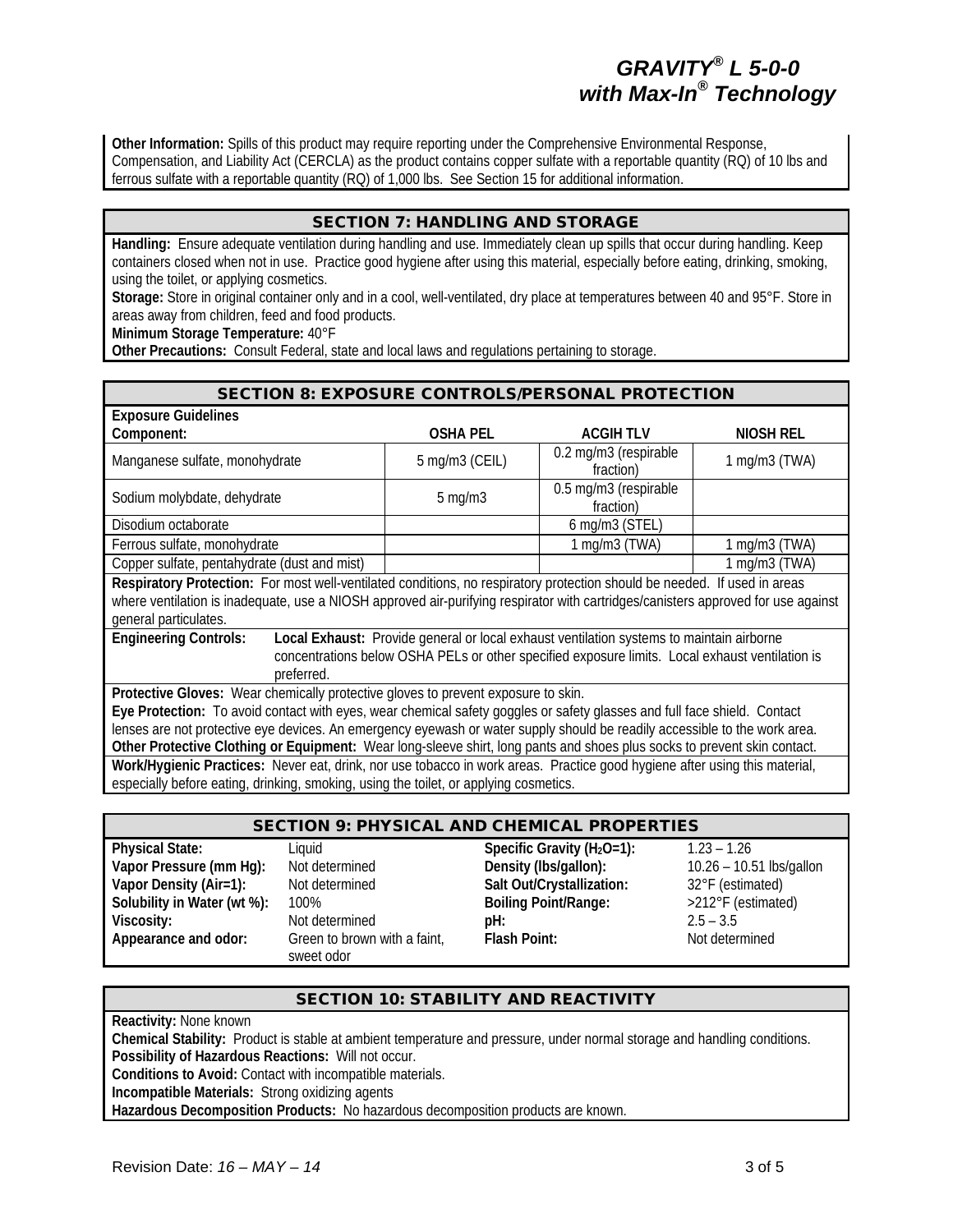| <b>SECTION 11: TOXICOLOGICAL INFORMATION</b>                                                                                 |                                                                                        |  |  |
|------------------------------------------------------------------------------------------------------------------------------|----------------------------------------------------------------------------------------|--|--|
| <b>ACUTE TOXICITY</b>                                                                                                        |                                                                                        |  |  |
| Eye Effects:                                                                                                                 | Causes serious eye irritation and damage.                                              |  |  |
| <b>Skin Effects:</b>                                                                                                         | Causes skin irritation. Estimated LD50 > 2000 mg/kg (rabbit)                           |  |  |
| <b>Acute Inhalation Effects:</b>                                                                                             | Based upon component data inhalation is not anticipated to be acutely toxic. Prolonged |  |  |
|                                                                                                                              | inhalation may cause damage to organs.                                                 |  |  |
| <b>Acute Oral Effects:</b>                                                                                                   | Estimated LD50 > 2,000 mg/kg                                                           |  |  |
| Specific Target Organ                                                                                                        | Prolonged inhalation may cause damage to organs such as the central nervous system and |  |  |
| Toxicity:                                                                                                                    | lungs.                                                                                 |  |  |
| <b>CHRONIC TOXICITY</b>                                                                                                      |                                                                                        |  |  |
| <b>Chronic Effects:</b>                                                                                                      | None known                                                                             |  |  |
| Carcinogenicity:                                                                                                             | No components are anticipated to have carcinogenic effects.                            |  |  |
| Mutagenicity:                                                                                                                | No components are anticipated to have mutagenic effects.                               |  |  |
| Teratogenicity:                                                                                                              | No components are anticipated to have teratogenic effects.                             |  |  |
| <b>Reproductive Toxicity:</b>                                                                                                | No components are anticipated to have effects on the reproductive system.              |  |  |
| POTENTIAL HEALTH EFFECTS:                                                                                                    |                                                                                        |  |  |
| Eyes: Causes serious eye irritation with possible damage. Symptoms include stinging, tearing, redness, swelling, and blurred |                                                                                        |  |  |
| vision. Permanent eye damage including blindness could result.                                                               |                                                                                        |  |  |
| Skin: Causes skin irritation.                                                                                                |                                                                                        |  |  |
| Inhalation: Prolonged inhalation may be harmful.                                                                             |                                                                                        |  |  |
| Ingestion: May cause gastric upset if swallowed.                                                                             |                                                                                        |  |  |

#### SECTION 12: ECOLOGICAL INFORMATION

| <b>ENVIRONMENTAL SUMMARY:</b> Very toxic to aquatic life. Toxic to aquatic life with long lasting effects. Accumulation is aquatic |                                             |  |  |  |
|------------------------------------------------------------------------------------------------------------------------------------|---------------------------------------------|--|--|--|
| organisms is expected.                                                                                                             |                                             |  |  |  |
| <b>ECOTOXICITY DATA:</b>                                                                                                           |                                             |  |  |  |
| Fish Acute and Prolonged Toxicity:                                                                                                 | Estimated 96 hr $LCS0 = 53$ mg/L            |  |  |  |
| <b>Aquatic Invertebrate Acute Toxicity:</b>                                                                                        | Estimated 48 hr EC50 for Daphnia = 136 mg/L |  |  |  |
| <b>Aquatic Plant Toxicity:</b>                                                                                                     | Not known                                   |  |  |  |
| <b>Bird Acute and Prolonged Toxicity:</b>                                                                                          | Not known                                   |  |  |  |
| Honeybee Toxicity:                                                                                                                 | Not known                                   |  |  |  |
| <b>ENVIRONMENTAL EFFECTS:</b>                                                                                                      |                                             |  |  |  |
| Soil Absorption/Mobility:                                                                                                          | Not known                                   |  |  |  |
| Persistence and degradability:                                                                                                     | Not known                                   |  |  |  |
| <b>Bioaccumulative Potential:</b>                                                                                                  | Not known                                   |  |  |  |
| Other adverse effects:                                                                                                             | Not known                                   |  |  |  |
|                                                                                                                                    |                                             |  |  |  |

#### SECTION 13: DISPOSAL CONSIDERATIONS

**Waste:** Dispose of in accordance with applicable Federal, state and local laws and regulations. **Container:** Triple rinse and recycle the container or dispose of in accordance with Federal, state and local laws and regulations. **RCRA Characteristics:** It is the responsibility of the individual disposing of this product to determine the RCRA classification and hazard status of the waste.